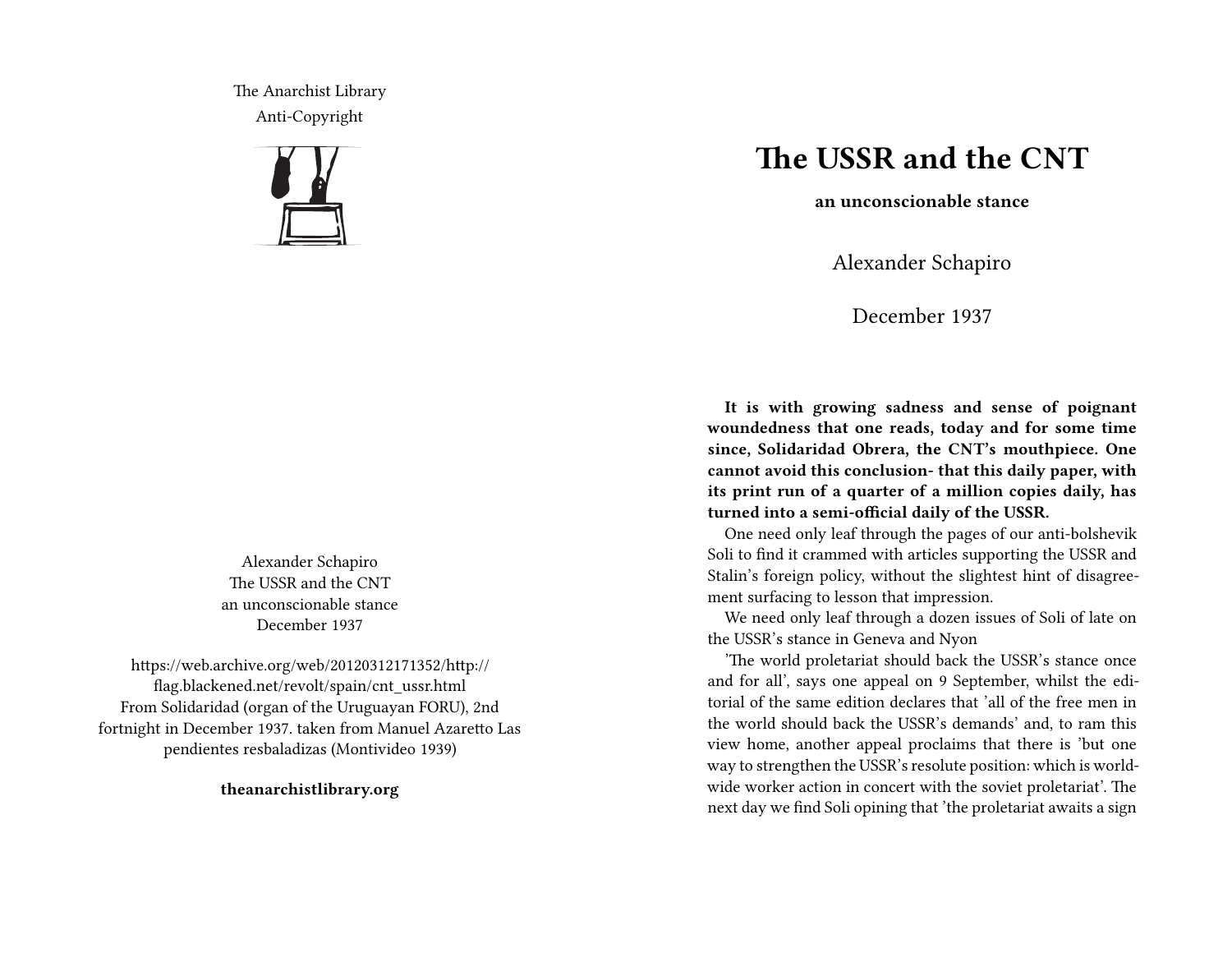from Russia'. By a coincidence that cannot but raise a smile, a headline on the same page says 'Machiavelli, the inspiration of Italy and Germany…', carelessly forgetting, of course, to add the USSR, that accomplished disciple of the Italian philosopher.

One day later, on 11 September, Soli announces that the CNT national committee is sending its representative to join the Commission (set up by The Friends of the USSR) to mark the 20th anniversary of the USSR.

A few days on, and it is 'the Madrid CNT which is taking part in the tribute to the Soviet Union'. In Soli of 12 September, it is boasted that 'Spain, barred from Nyon by European diplomats, is to take up her place again, thanks to the advocacy of the USSR' and on 18 September Soli offers a portrait of 'comrade' (huh?) Ovseenko on the occasion of his appointment to the post of minister of Justice in the USSR.

But even as Soli and the CNT were furnishing ample evidence of their attachment to the USSR, its government and its representatives in Nyon and in Barcelona, neither is sparing in it sometimes vitriolic criticisms of the PSUC, which is the Communist Party of Catalonia, a branch of the Third International, wholly subject to the orders of that self-same government of the USSR. A paradox that highlights the tragedy of a situation whereby the CNT is compelled to play this double game: simultaneously backing Moscow whilst attacking its Spanish agent, the PSUC.

Willy-nilly, this poses the question: in which occasion are the CNT and Soli sincere, and which not? To be sure, the USSR does sell her war materiels to Republican Spain. We say 'sell', because it has been authenticated that not one kilo of weapons has been despatched by Stalin except against a money payment… or payment in kind. Let us reprint what L. V. has written on this point in Geneva's Le Réveil:

"Our friends have invoked aid from Russia. There is no way that Moscow's representatives may be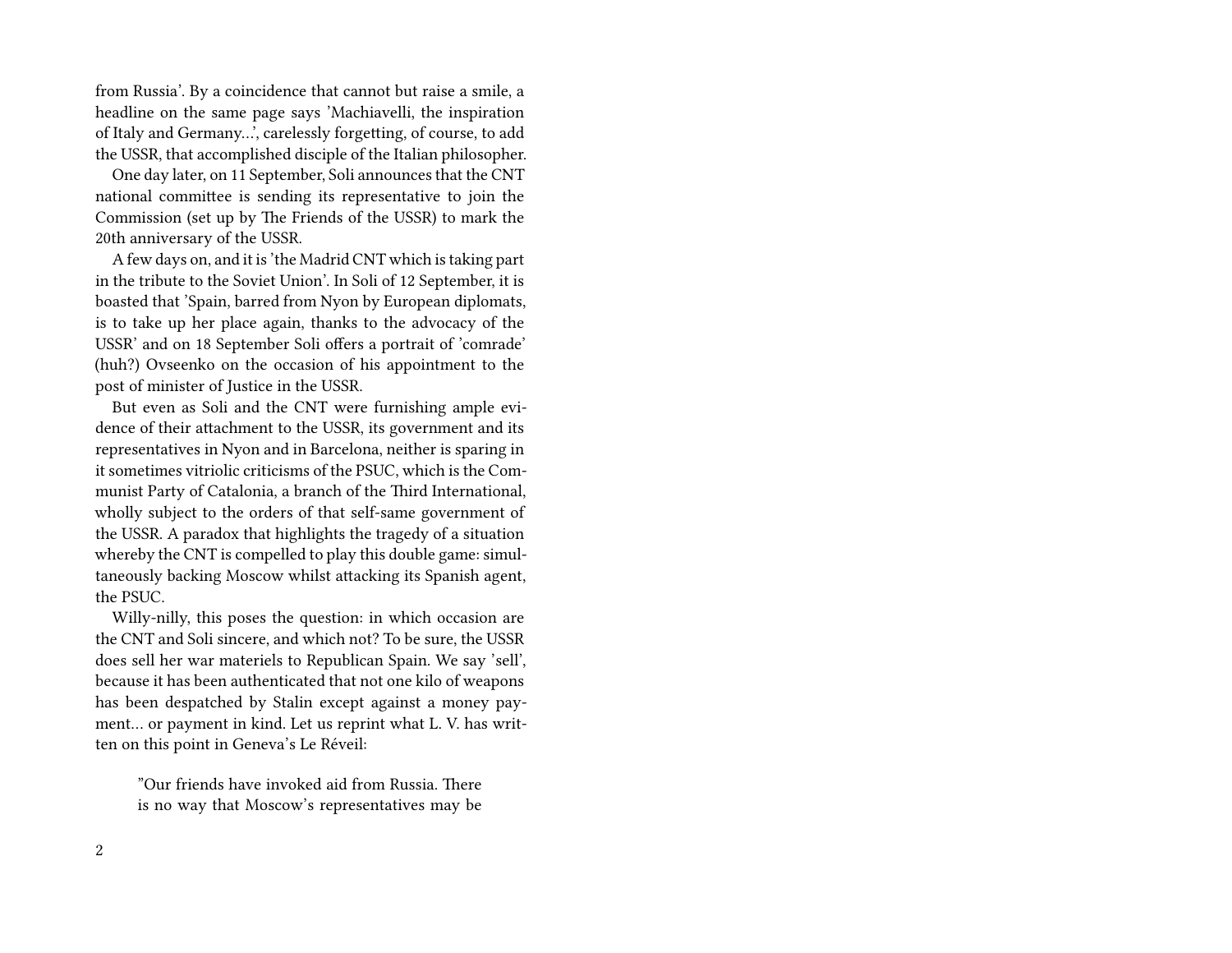attacked, because Moscow's material support, in view of the shameful dereliction of the democratic capitalist states, and above all the cowardice on the part of the proletariat of those countries who are deceived by their leaders, is absolutely indispensable if any chance of beating the fascist troops was to be retained! But why not spell it out bluntly: Russia has sent us arms of such and such a quality and in such and such quantities. And in return, Spain has given her everything, and what is more, the Soviet leadership has imposed certain conditions and submitted certain demands in terms of domestic policy. Why then acknowledge soviet aid and not admit the quid pro quo imposed by Moscow and accepted by Valencia? The anarchist organisations have been played for suckers and have been the victims and accomplices of this unconscionable hypocrisy."

Indeed, this unconscionable hypocrisy is still carrying on day after day in Soli and externalised in the CNT's policy of flirtation with the USSR makes them direct accomplices of the political by which so-called 'republican Spain, and above all, Catalonia is currently beset. We ask yet again: Which of the CNT's attitudes is the sincere one? The justified criticism of the PSUC or the equally unjustified admiration of the government of the USSR and its representatives abroad, Litvinov and Ovseenko? Or is the CNT sincere in both instances? Or insincere? Here? or there?

Whatever answer the CNT may devise to these questions, two facts remain: the Moscow government is wondrously exploiting the CNT's silences in order to undermine its foundations, as the CNT is unwillingly turned into an accessory of the anti-revolutionary and capitalist-democratic policy which Moscow is unceasingly pursuing. The CNT, up to its neck in